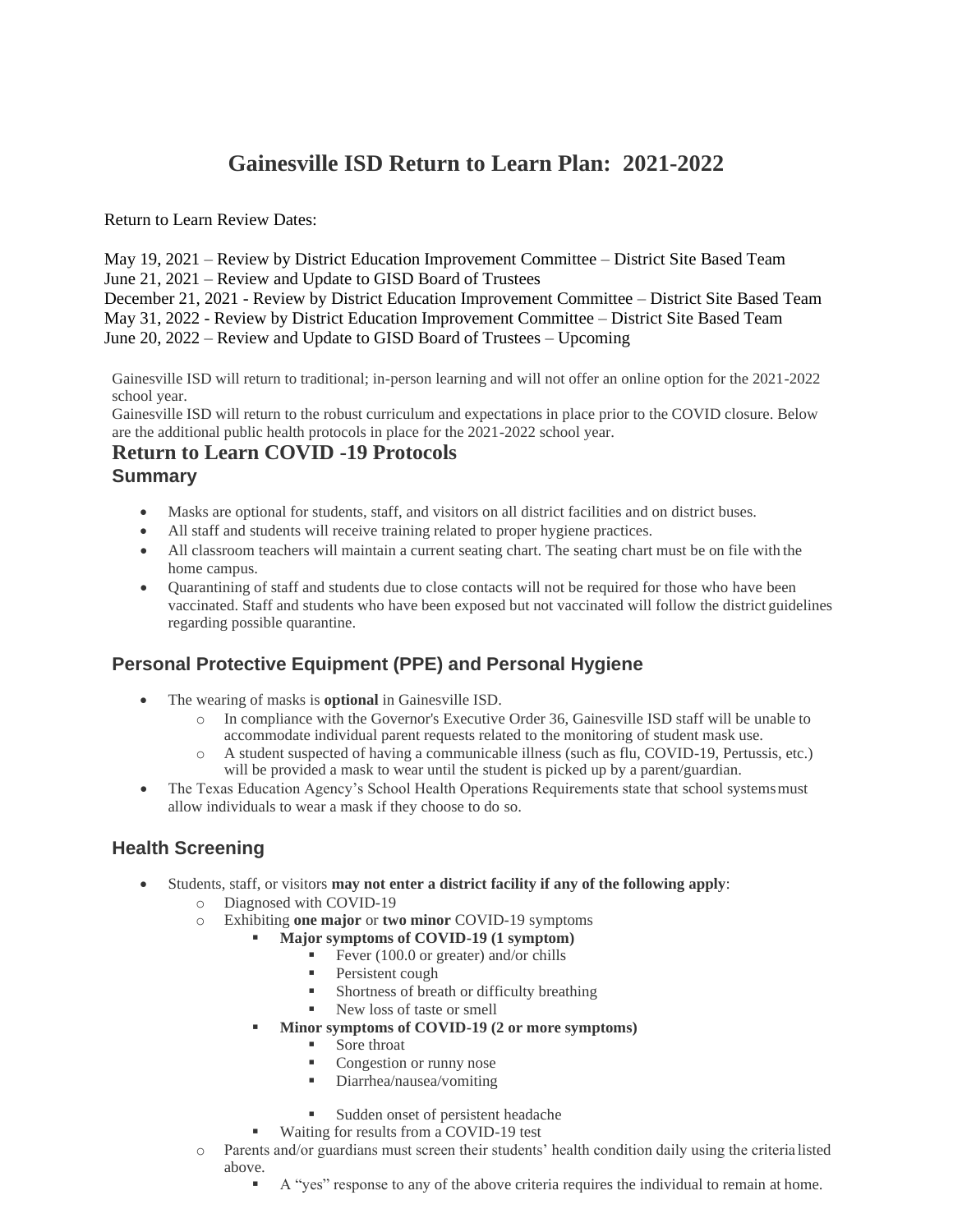The parent/guardian should contact the campus nurse for further guidance on the student's return to school.

- o An individual diagnosed with COVID-19 may return to school when all three of theCDC symptom-based criteria are met:
	- 10 days since the start of symptoms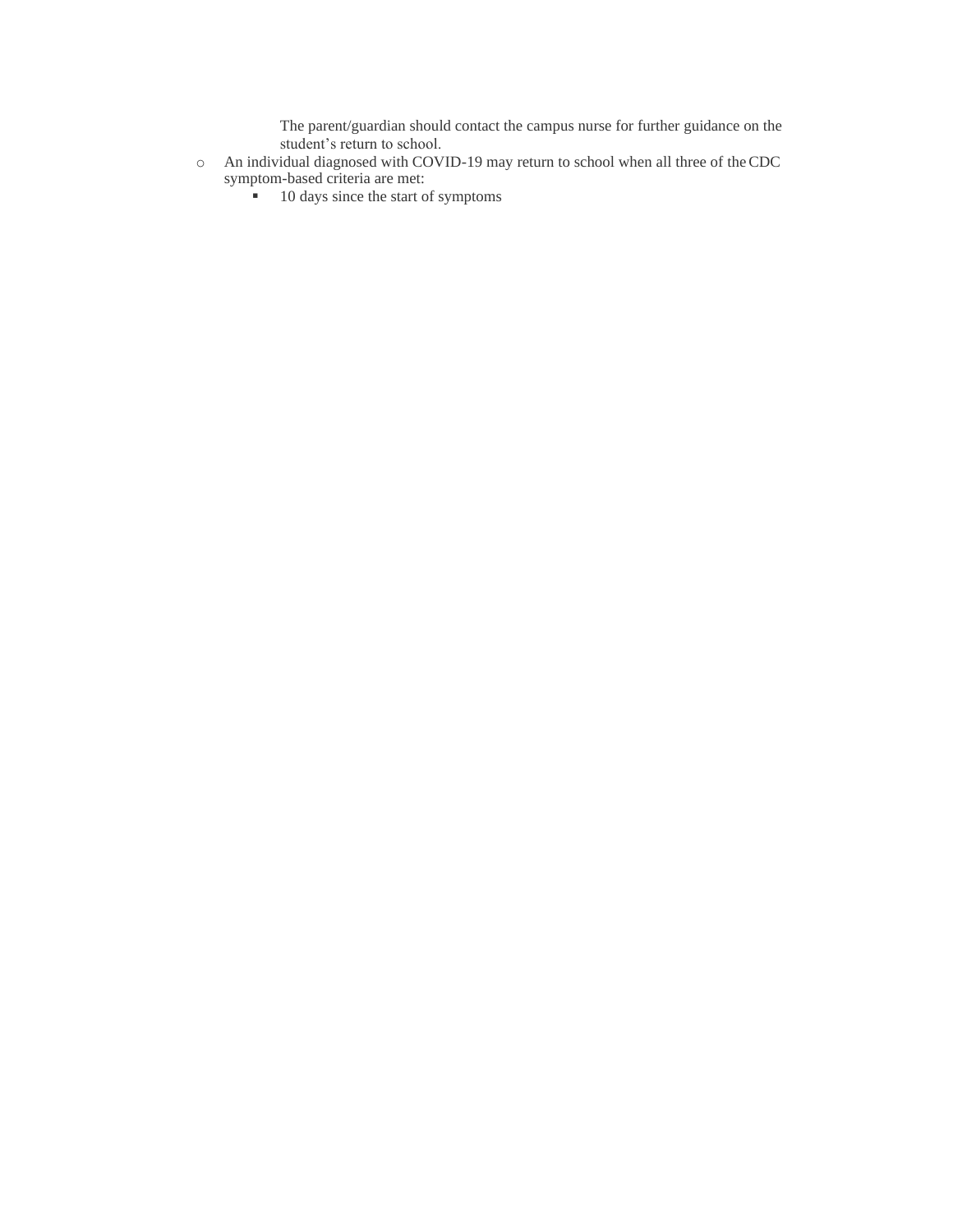- 48 hours fever free without the use of fever-reducing medications
- Improved symptoms

### **Close Contact**

- "Close contact" is defined as coming into contact in one of the following ways with an individual who has a lab-confirmed positive COVID-19 diagnosis:
	- o Direct exposure to infectious secretions
	- o Being within 6 feet for a cumulative duration of 15 minutes
	- o Either of the above occurred in the past 10 days, while the infected individual was infectious
- Individuals are presumed infectious at least two days prior to symptom onset or, in the case of asymptomatic individuals who are lab-confirmed with COVID-19, two days prior to the confirming lab test.
- Any individual identified as a close contact to a COVID positive case should monitor for COVID-19 symptoms for the next 10 days and seek medical advice and/or COVID testing if symptoms develop.

# **Responding to Possible COVID-19 Cases on Campus**

- Campuses must immediately separate any student who shows COVID-19 symptoms while at school until the student can be picked up by a parent or guardian. The school nurse will provide the parent with the criteria for their return to school.
- Asymptomatic siblings or household contacts of the symptomatic person may remain on campus.
- District staff should clean the areas used by the individual who shows COVID-19 symptoms while at school (student, teacher, or staff) as soon as is feasible.
- Students who report feeling feverish should be sent to the clinic for nurse assessment to determine if they are symptomatic for COVID-19.

### **Required Actions if Individuals with Lab-Confirmed Cases Have Been in a District Facility**

- If an individual has been in a district facility and is lab-confirmed to have COVID-19, the Coordinator of Health Services will notify the Cooke County Emergency Management, in accordance with applicable federal, state and local laws and regulations, including confidentiality requirements of the Americanswith Disabilities Act (ADA) and Family Educational Rights and Privacy Act (FERPA).
- Close contacts will be notified and instructed to self-monitor for COVID-19 symptoms.
- Notification will be sent to impacted staff and families if a lab-confirmed COVID-19 case isidentified within a district facility.

# **Cleaning and Sanitization**

- Gainesville ISD has developed a targeted cleaning process that specifically addresses COVID-19.
	- o Each district facility will be cleaned daily with EPA approved products in accordance withCDC guidelines.
	- o Gainesville ISD custodial employees have been trained on COVID-19 safety protocols.
	- Restrooms, cafeterias, and computer labs will undergo extensive cleaning after each day's use.
	- $\circ$  If a lab-confirmed positive COVID-19 case occurs within a district facility, additional cleaning measures will be taken, as appropriate.

# **Food Services: Breakfast and Lunch**

- Breakfast and lunch systems to include physical distancing when possible and sanitizing protocols
- Mealtime Best Practices
	- o Ensure students are not sharing food or utensils
	- o Use disposable food service paper goods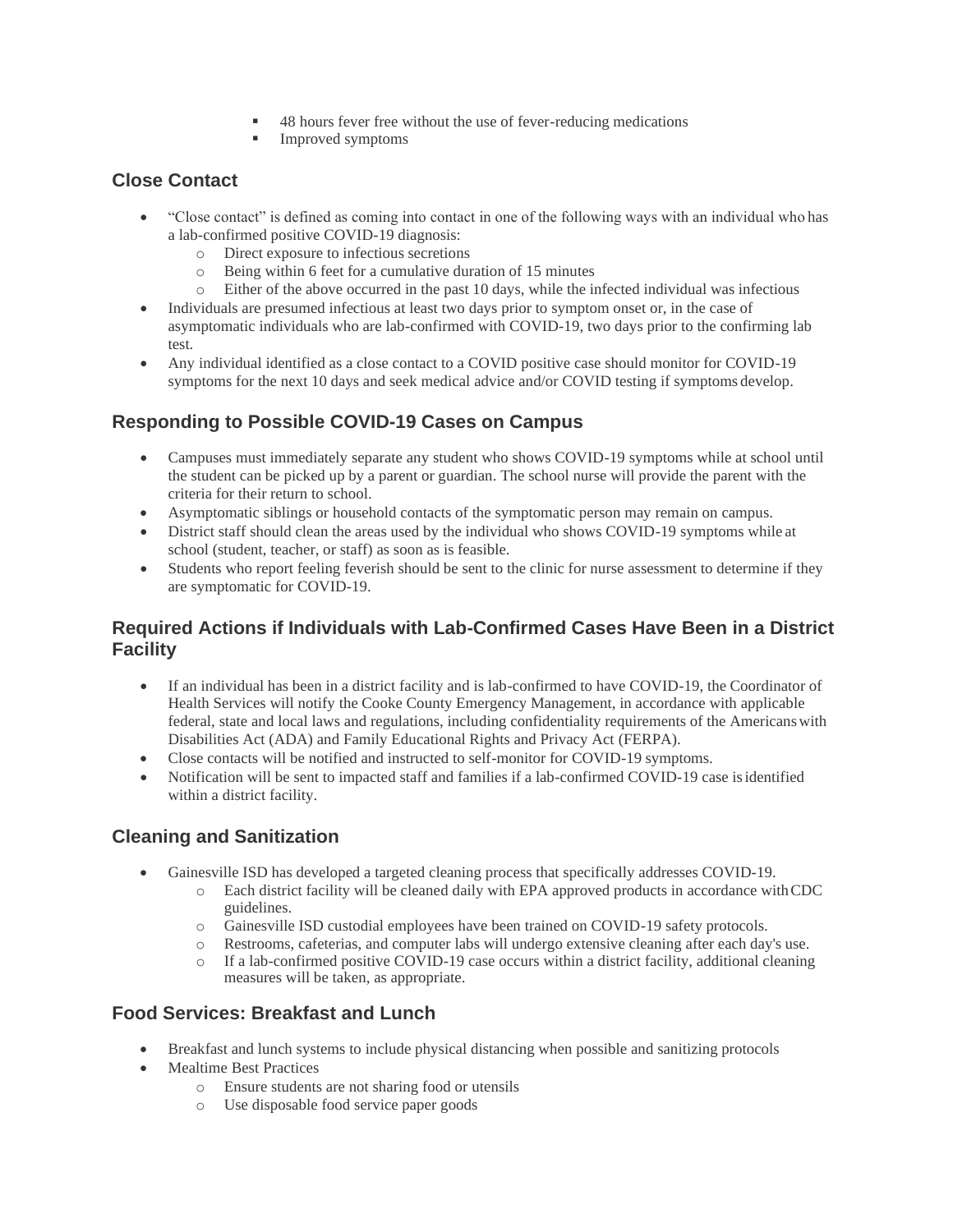- o Wash hands with soap and water or utilize hand sanitizer before and after eating
- o Administration and adult supervision/presence to reinforce mealtime safety measures
- o Cafeteria teams will continue to clean and sanitize dining areas to include tables, seats, and floors as time allows in between meal services.

These recommendations may be subject to change, as mandated.

#### **Continuity of Educational Services**

- o Response to Interventions (RTI) Process
	- RTI is a form of supplemental instruction provided in tiers. It provides the "systematic" implementation of a research-based intervention for the child who struggles and the evaluation of the child's response to it.
- o Learning Loss Interventions
	- Imbedded In-Class Interventions
	- Afterschool and Intersession Tutoring<br>■ Saturday and Summer School
	- Saturday and Summer School
	- **Target Instruction identified through the Professional Learning Communities**

High dose of intervention to address learning loss due to Covid -19.

#### **Daily Social Emotional Learning**

Campus Counselor Support, Intervention and Lessons

- Outside Agency Support: MHMR, Telehealth
- Capturing Kids Heart
- Positive Behavior Intervention & Supports (PBIS)
- SEL Training for Admin, Faculty & Staff

# **Plan de retorno para aprender de Gainesville ISD: 2021-2022**

Gainesville ISD volverá al aprendizaje tradicional en persona y no ofrecerá una opción en línea para el año escolar 2021-2022.

Gainesville ISD volverá al plan de estudios sólido y las expectativas vigentes antes del cierre de COVID. A continuación, se encuentran los protocolos de salud pública adicionales vigentes para el año escolar 2021-2022.

### **Protocolos Volver a Aprender COVID-19 Resumen**

- Las máscaras son opcionales para los estudiantes, el personal y los visitantes en todas las instalaciones del distrito y en los autobuses del distrito.
- Todo el personal y los estudiantes recibirán capacitación relacionada con las prácticas de higiene adecuadas.
- Todos los maestros de salón mantendrán un cuadro de asientos actualizado. La tabla de asientos debe estar archivada en el campus.
- No se requerirá poner en cuarentena al personal y los estudiantes debido a contactos cercanos para aquellos que han sido vacunados. El personal y los estudiantes que han estado expuestos pero no vacunados seguirán las pautas del distrito con respecto a la posible cuarentena.

### **Equipo de protección personal (EPP) e higiene personal**

• El uso de máscaras es **opcional** en Gainesville ISD.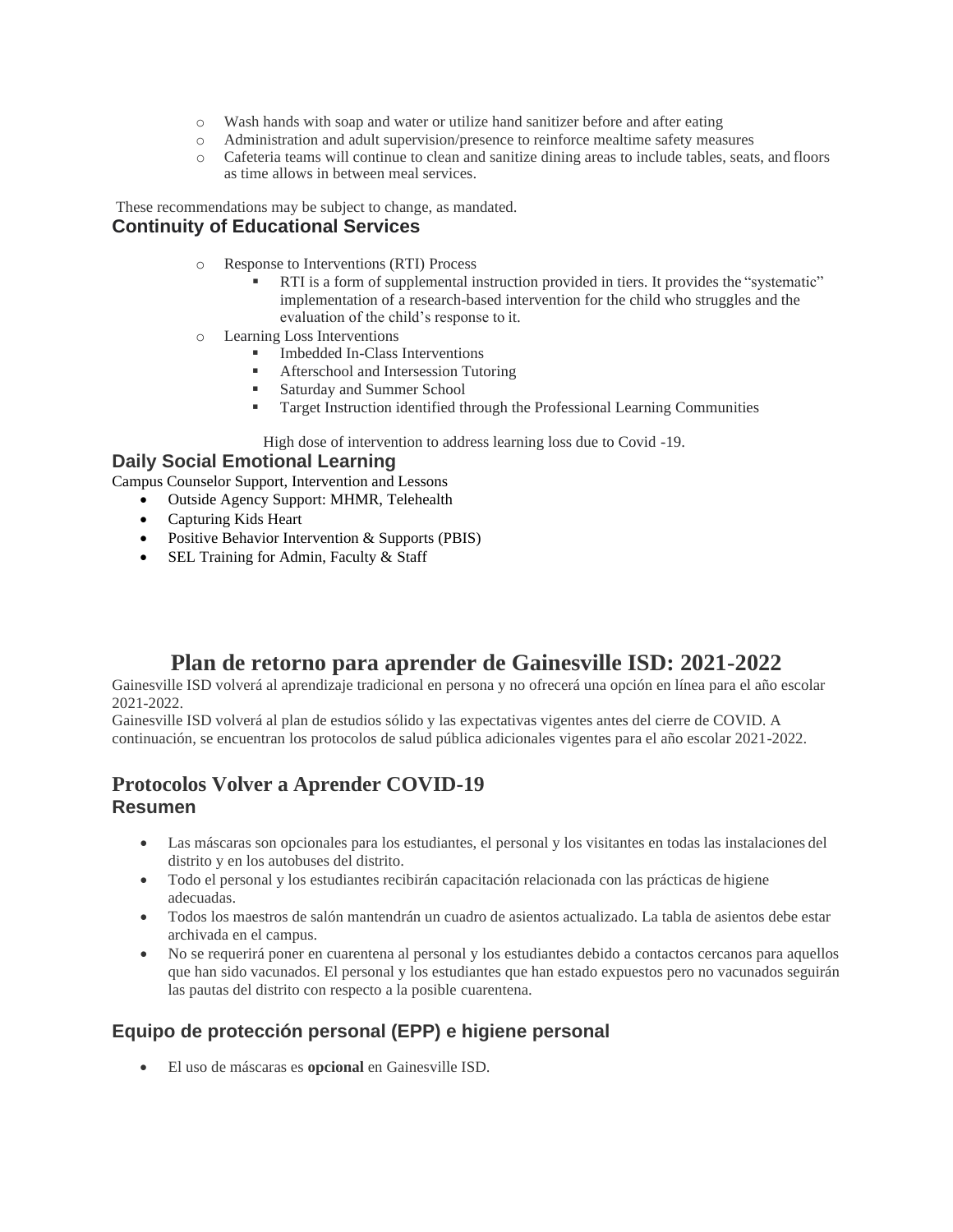- o De conformidad con la Orden Ejecutiva 36 del Gobernador, el personal de Gainesville ISD no podrá atender las solicitudes individuales de los padres relacionadas con el monitoreo del uso de máscaras de los estudiantes.
- o A un estudiante sospechoso de tener una enfermedad contagiosa (como gripe, COVID-19, tos ferina, etc.) se le proporcionará una máscara para usar hasta que un padre / tutor lo recoja.
- Los Requisitos de Operaciones de Salud Escolar de la Agencia de Educación de Texas establecen que los sistemas escolares deben permitir que las personas usen una máscara si así lo desean.

### **Exámenes de salud**

- Los estudiantes, el personal o los visitantes **no pueden ingresar a las instalaciones del distrito sise aplica alguna de las siguientes condiciones**:
	- o Diagnosticado con COVID-19
	- o Exhibiendo **una de las principales** o **dos de menor importancia** COVID-19 síntomas
		- **Principales síntomas de COVID-19 (1 síntoma)**
			- $\blacksquare$  Fiebre (100.0 o más) y / o escalofríos
			- Tos persistente
			- Falta de aire o dificultad para respirar.
			- Nueva pérdida del gusto u olfato
		- **Síntomas menores de COVID-19 (2 o más síntomas)**
			- Dolor de garganta
			- Congestión o secreción nasal.
			- Diarrea / náuseas / vómitos
			- Inicio repentino de dolor de cabeza persistente
			- Esperando los resultados de una prueba de COVID-19
	- o Los padres y / o tutores deben evaluar la condición de salud de sus estudiantes diariamente usando los criterios enumerados anteriormente.
		- Una respuesta "sí" a cualquiera de los criterios anteriores requiere que la persona permanezca en casa. El padre / tutor debe comunicarse con la enfermera del campus para obtener más orientación sobre el regreso del estudiante a la escuela.
	- o Una persona diagnosticada con COVID-19 puede regresar a la escuela cuando se cumplen los tres criterios basados en síntomas del CDC:
		- 10 días desde el inicio de los síntomas
		- 48 horas sin fiebre sin el uso de medicamentos para reducir la fiebre
		- Síntomas mejorados

#### **Contacto cercano**

- El "contacto cercano" se define como entrar en contacto de una de las siguientes maneras con una persona que tiene un diagnóstico de COVID-19 positivo confirmado por laboratorio:
	- o Exposición directa a secreciones infecciosas.
	- o Estar dentro de los 6 pies por una duración acumulada de 15 minutos
	- o Cualquiera de los anteriores ocurrió en los últimos 10 días, mientras que el individuo infectado era infeccioso
- Se presume que los individuos son infecciosos al menos dos días antes del inicio de los síntomas o, en el caso de individuos asintomáticos que son confirmados por laboratorio con COVID-19, dos días antes de la prueba de laboratorio de confirmación.
- Cualquier persona identificada como un contacto cercano con un caso positivo de COVID debe monitorear los síntomas de COVID-19 durante los próximos 10 días y buscar consejo médico y / o pruebas de COVID si se presentan síntomas.

### **Responder a posibles casos de COVID-19 en el campus**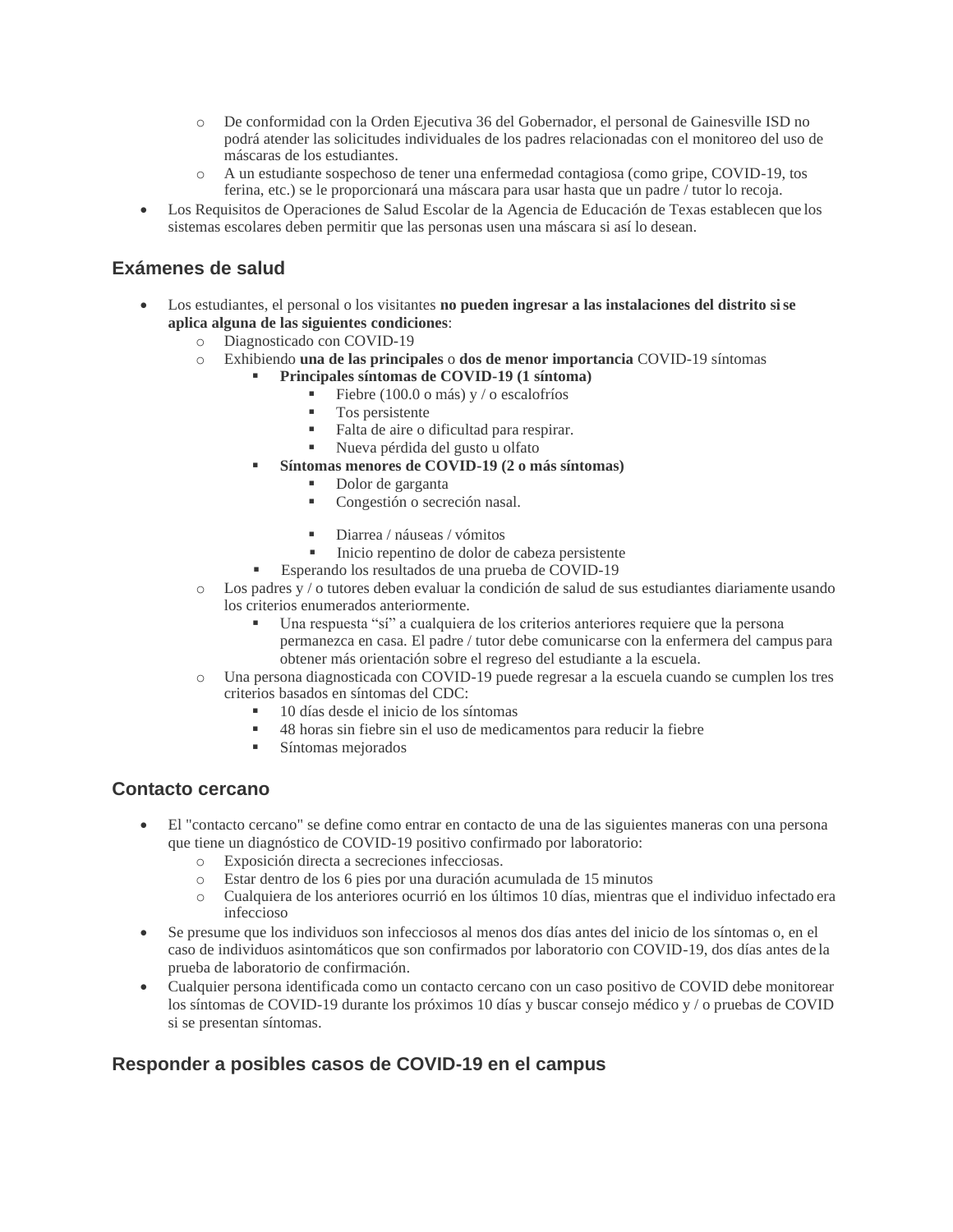- Los campus deben separar inmediatamente a cualquier estudiante que muestre síntomas de COVID-19 mientras esté en la escuela hasta que un padre o tutor pueda recoger al estudiante. La enfermera de la escuela proporcionará a los padres los criterios para su regreso a la escuela.
- Los hermanos asintomáticos o los contactos domésticos de la persona sintomática pueden permanecer en el campus.
- El personal del distrito debe limpiar las áreas utilizadas por la persona que muestra síntomas de COVID-19 mientras está en la escuela (estudiante, maestro o personal) tan pronto como sea posible.
- Los estudiantes que informan que se sienten febriles deben ser enviados a la clínica para que las enfermeras los evalúen para determinar si tienen síntomas de COVID-19.

#### **Acciones requeridas si las personas con casos confirmados por laboratorio han estado en una instalación del distrito**

- Si una persona ha estado en una instalación del distrito y el laboratorio confirma que tiene COVID-19, el Coordinador de Servicios de Salud notificará al Departamento de Salud Pública del Condado de Cooke (TCPH), de acuerdo con las leyes y regulaciones federales, estatales y locales aplicables, incluidoslos
- requisitos de confidencialidad de la Ley de Estadounidenses con Discapacidades (ADA) y la Ley de Privacidad y Derechos Educativos de la Familia (FERPA).
- Se notificará a los contactos cercanos y se les indicará que se auto controlen para detectar síntomas de COVID-19.
- Se enviará una notificación al personal y las familias afectadas si se identifica un caso de COVID-19 confirmado por laboratorio dentro de una instalación del distrito.

### **Limpieza y desinfección**

- Gainesville ISD ha desarrollado un proceso de limpieza dirigido que aborda específicamente COVID-19.
	- o Cada instalación del distrito se limpiará diariamente con productos aprobados por la EPA de acuerdo con las pautas de los CDC.
	- o Los empleados de conserjería de Gainesville ISD han sido capacitados sobre los protocolos de seguridad COVID-19.
	- o Los baños, cafeterías y laboratorios de computación se someterán a una limpieza exhaustiva después del uso de cada día.
	- o Si ocurre un caso positivo de COVID-19 confirmado en laboratorio dentro de una instalación del distrito, se tomarán medidas de limpieza adicionales, según corresponda.

# **Servicios de Comida: Desayuno y Almuerzo**

- Sistemas de desayuno y almuerzo que incluye distanciamiento físico cuando sea posible y protocolos de desinfección.
- Prácticas Recomendadas para la Hora de Comer
	- o Asegurarse de que los estudiantes no compartan alimentos o utensilios.
	-
	- o Use productos de papel desechables para el servicio de alimentos. Lavarse las manos con agua y jabón o utilizar desinfectante de manos antes y después de comer.
	- o Administración y supervisión/presencia de adultos para reforzar las medidas de seguridad a la hora de comer.
	- o Los equipos de cafeteria continuaran limpiando y desinfectando las áreas del comedor para incluir mesas, asientos y pisos a medida que el tiempo lo permita entre los servicios de comidas.

Estas recomendaciones pueden estar sujetas a cambios, según se requiera.

# **Continuidad de los Servicios Educativos**

o Proceso de Respuesta a las Intervenciones (RTI)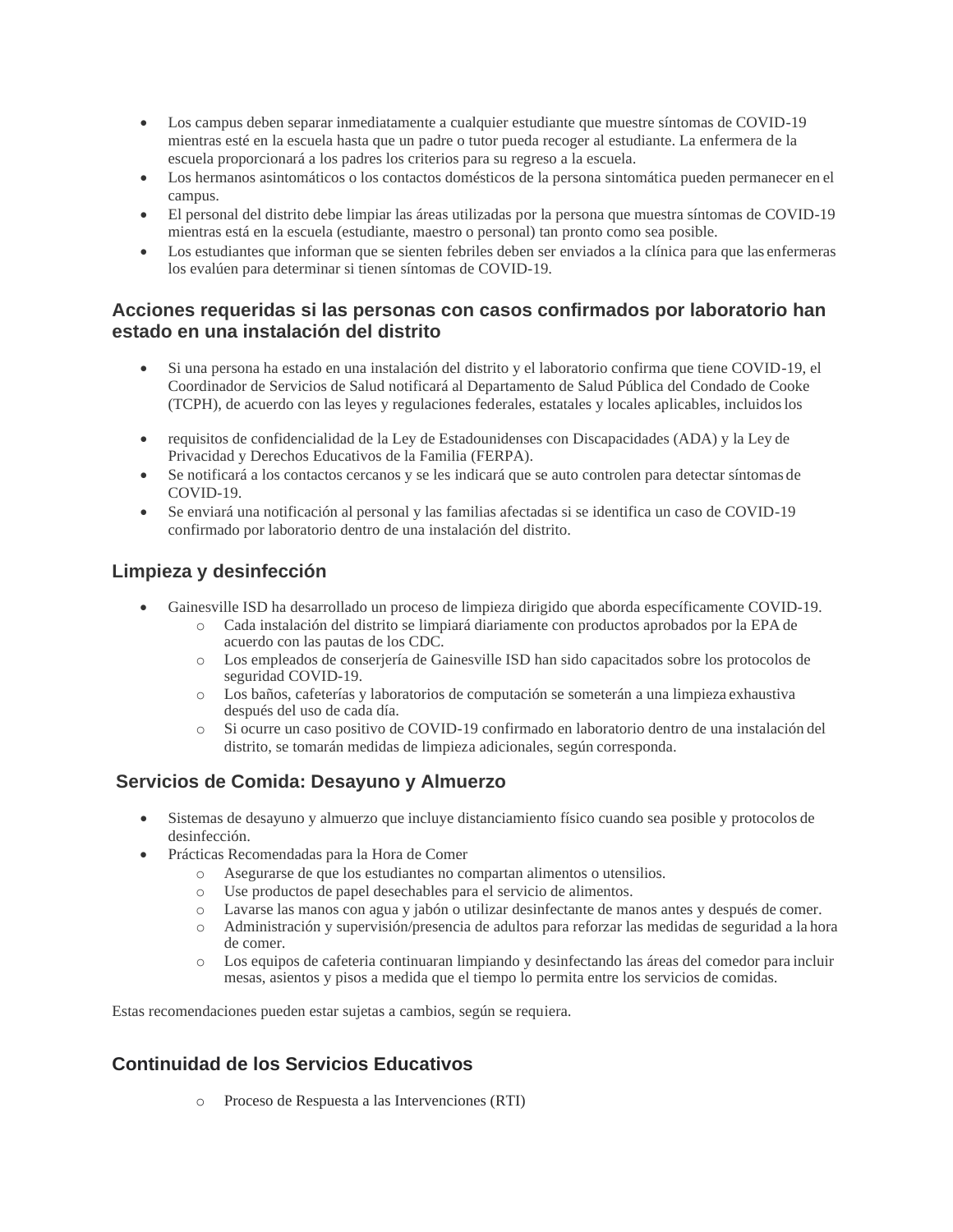- RTI es una forma de instrucción complementaria proporcionada en niveles. Proporciona la implementación "sistemática" de una intervención basada en la investigación para el niño que lucha y la evaluación de la respuesta del niño a ella.
- o Intervenciones de Pérdida de Aprendizaje
	- Integrado en las Intervenciones de clase.
	- Tutoría después de la escuela e intercesión.
	- Escuela los sábados y Escuela de Verano
	- Instrucción objetivo identificada a través de las comunidades de aprendizaje profesional.

Alta dosis de intervención para abordar la pérdida de aprendizaje debido al Covid -19.

#### **Aprendizaje Emocional Social Diario**

- Apoyo, intervención y lecciones de consejeros del campus.
	- o Apoyo de agencias externas: MHMR, Telesalud.
	- o Capturando Los Corazones de Los Niños.
	- o Intervención y Apoyos de Comportamiento Positivo (PBIS)
	- o Capacitación para Administración, Facultad y Personal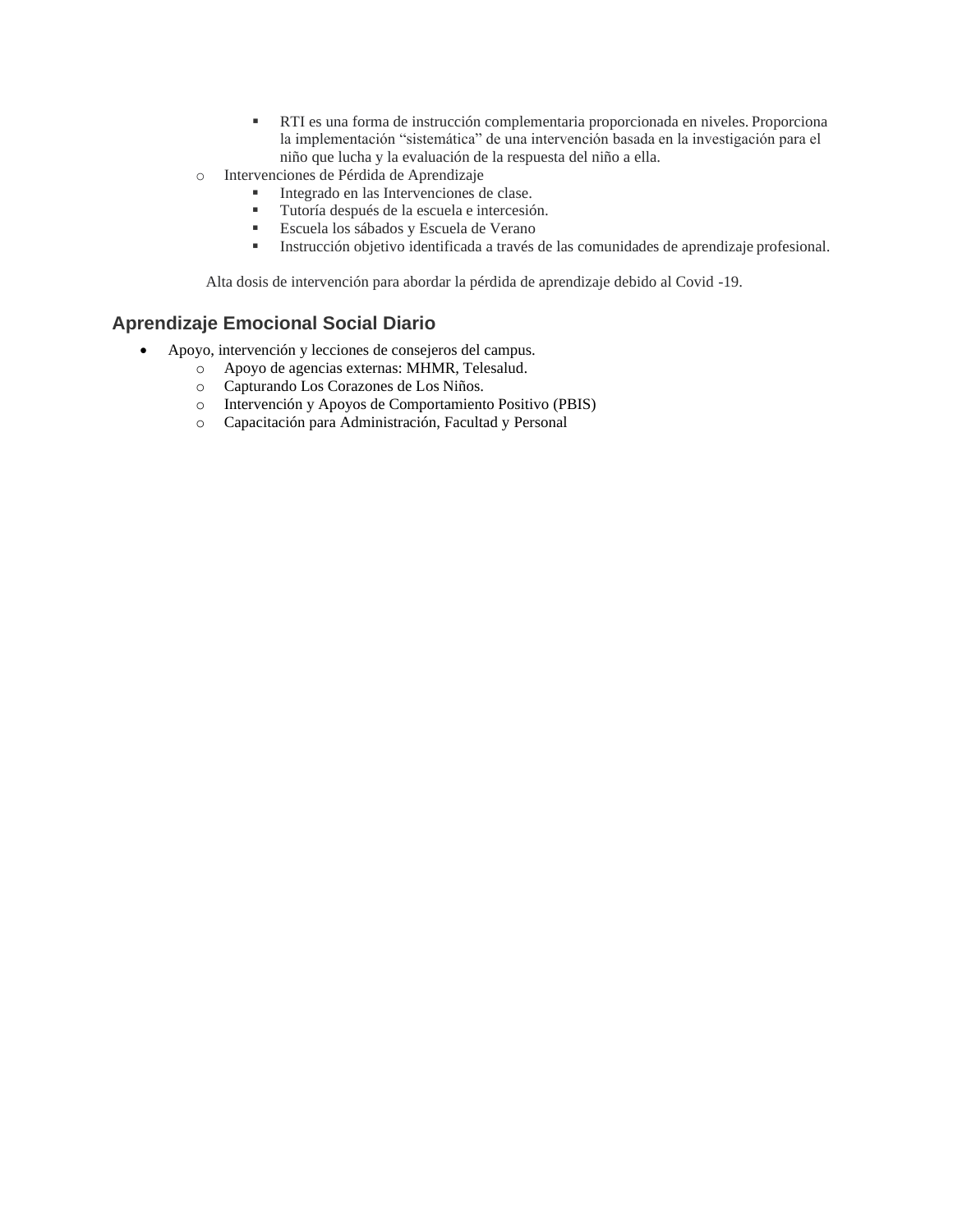|                                                                                                                                  | DISTRICT EDUCATION IMPROVEMENT<br><b>COMMITTEE (DEIC)</b> |        | Date: May 19, 2021     |
|----------------------------------------------------------------------------------------------------------------------------------|-----------------------------------------------------------|--------|------------------------|
|                                                                                                                                  |                                                           |        | <b>Time: 4:00 PM</b>   |
|                                                                                                                                  |                                                           |        | <b>GISD Board Room</b> |
| <b>Topics:</b>                                                                                                                   |                                                           | Notes: |                        |
| 1. DR. STEWART - WELCOME                                                                                                         |                                                           |        |                        |
| 2. Public Notice of Intent to apply for federal<br>programs/review of programs and planned<br>activities.                        |                                                           |        |                        |
| 3. ESSER Update and Approval of Return to<br><b>Learn Plan</b>                                                                   |                                                           |        |                        |
| 4. Title I Parent and Family Engagement<br><b>Policies; School-Parent Compacts;</b><br>Professional Development for 2021-2022    |                                                           |        |                        |
| 5. Review of Accountability; Private School<br><b>Participation; Comprehensive Needs</b><br><b>Assessment/Program Evaluation</b> |                                                           |        |                        |
| 6. Review of Homeless Policy; Foster Care; Safe<br><b>Schools</b>                                                                |                                                           |        |                        |
| 7.                                                                                                                               | <b>Federal Program Review by Grant Fund</b>               |        |                        |
| <b>DISMISS</b><br>8.                                                                                                             |                                                           |        |                        |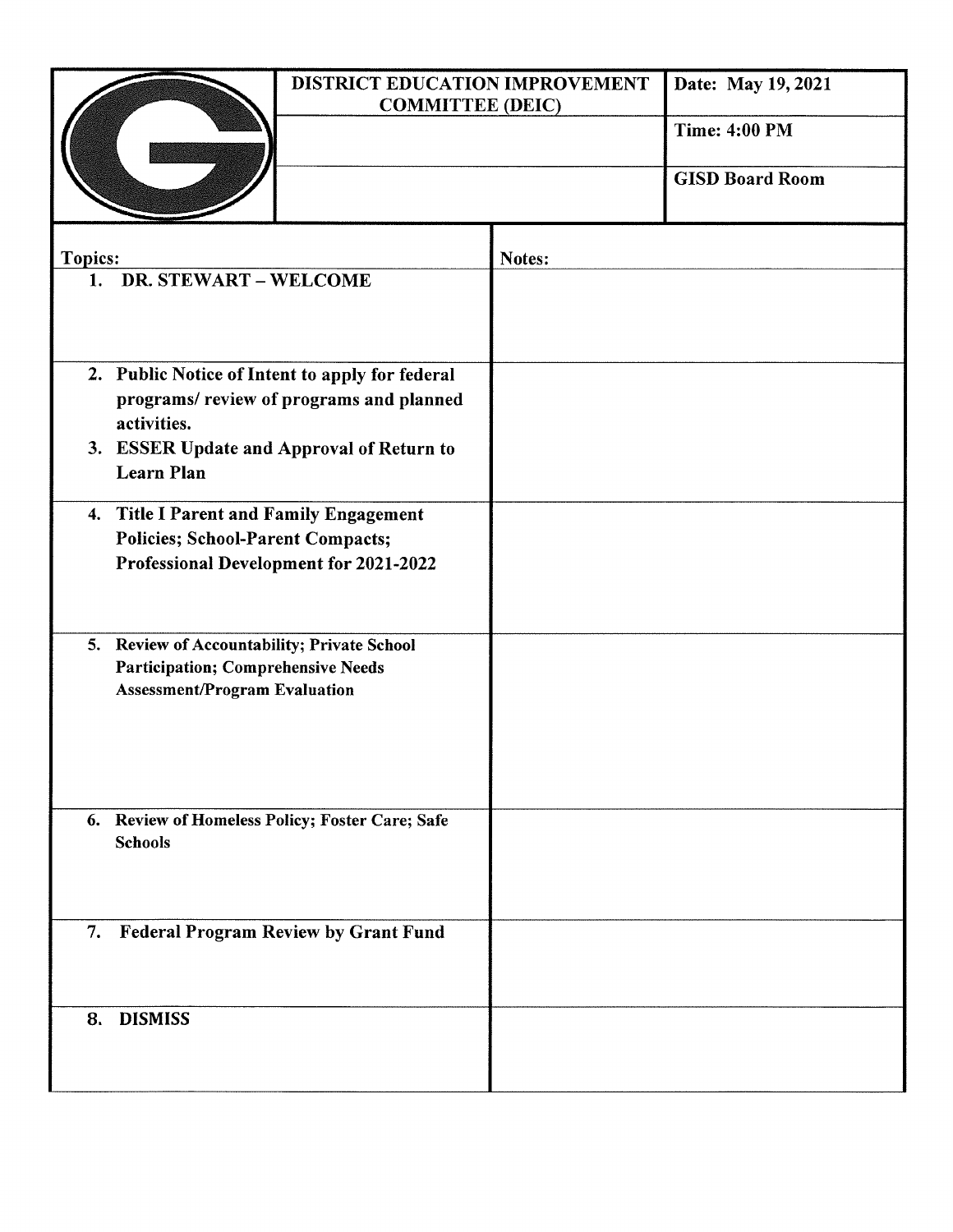#### GAINESVILLE INDEPENDENT SCHOOL DISTRICT OFFICIAL AGENDA July 19, 2021 at 5:00 PM - Regular

#### 1. Call to Order and Establish Quorum

2. Invocation and Pledge to the Flag

#### 3. Audience Items

Description: Public Comment on Agenda and Non-Agenda Items

#### 4. Superintendent Report

4.A. COVID-19 Update

4.B. Return to Learn Plan 2021

4.C. GISD Back-to-School Events

4.D. Team of Eight Training July 28th at 5:00pm

#### 5. Information Item

5.A. Communities in Schools of North Texas, Inc.

Presenter: Ann Pape Wilson, Chief Executive Officer

5.B. Curriculum & Instruction Update

Presenter: LaCreasha Stille, Assistant Superintendent of Curriculum & Instruction

5.C. Facilities Steering Committee Recommendation

Presenter: Rachel Pickett & Martin Phillips, Committee Co-Chairs

5.D. ESSER II & ESSER III Funding Update

Presenter: Paula Moore, Director of Federal Programs

5.E. TASA/TASB 2021 Convention, September 24-26th

5.F. TASB Board of Directors Candidates

5.G. TASB Delegate Designation 2021

#### 6. Action items

6.A. Consider and Possible Approval of a Partnership Agreement Between Communities in Schools of North Texas, Inc. and Gainesville Independent School District

6.B. Consider and Possible Approval of Eikon Master Service Agreement for a GISD Warehouse/Operations Facility

#### 7. Consent Items

7.A. Minutes of Regular, June 21, 2021

7.B. Monthly Bill List

7.C. Financial Statement

7.D. Student Code of Conduct 2021-2022

7.E. T-TESS Appraisers and Calendar for 2021-2022

7.F. Roof Connect, LLC Payment Application No. 2 - Lee Intermediate

7.G. Roof Connect, LLC Payment Application No. 3 - Lee Intermediate

7.H. Hellas Construction Payment Application No. 4 - Leopard Stadium

#### 8. Executive Session

8.A. Personnel Considerations TGC 551.074

8.A.1. Hiring of Professional Personnel

#### 9. Reconvene in Open Session for any Necessary Action on Items Discussed in Executive Session

10. Adjourn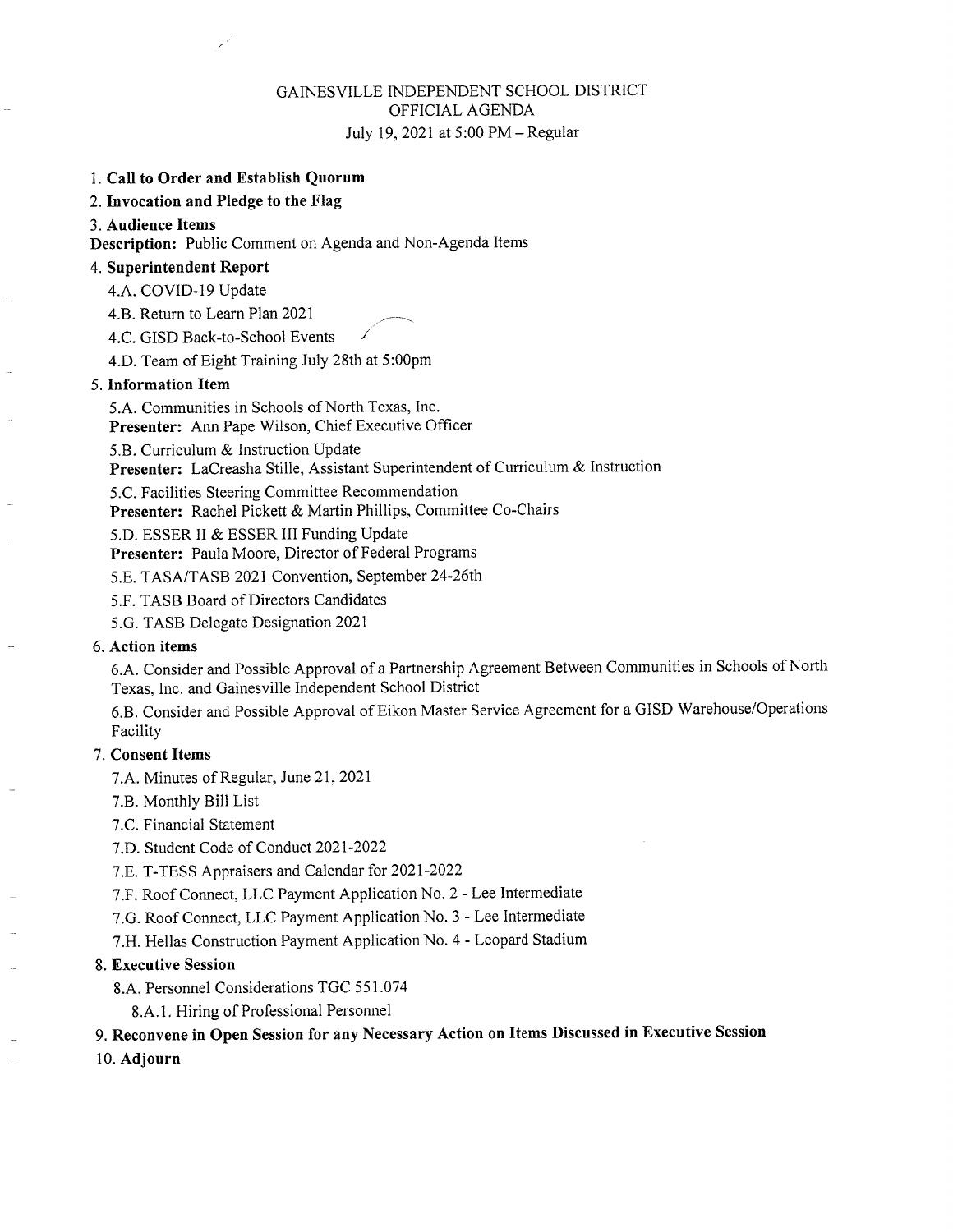|                             |                                                                            | DISTRICT EDUCATION IMPROVEMENT<br><b>COMMITTEE (DEIC)</b> | Date: December 16, 2021<br><b>Time: 4:00 PM</b> |  |
|-----------------------------|----------------------------------------------------------------------------|-----------------------------------------------------------|-------------------------------------------------|--|
|                             |                                                                            |                                                           | <b>GISD Board Room</b>                          |  |
| <b>Topics:</b>              |                                                                            | Notes:                                                    |                                                 |  |
| DR. STEWART - WELCOME<br>1. |                                                                            |                                                           |                                                 |  |
| 2. Federal Update:          |                                                                            |                                                           |                                                 |  |
|                             | <b>Federal Programs by Fud</b><br>Return to Learn Plan Review and Approval |                                                           |                                                 |  |
|                             |                                                                            |                                                           |                                                 |  |
|                             |                                                                            |                                                           |                                                 |  |
|                             |                                                                            |                                                           |                                                 |  |
|                             | 3. Calendar Development for 2022-2023                                      |                                                           |                                                 |  |
| Review revised calendars    |                                                                            |                                                           |                                                 |  |
| calendar options            | Discussion regarding timeline for voting on                                |                                                           |                                                 |  |
|                             |                                                                            |                                                           |                                                 |  |
|                             |                                                                            |                                                           |                                                 |  |